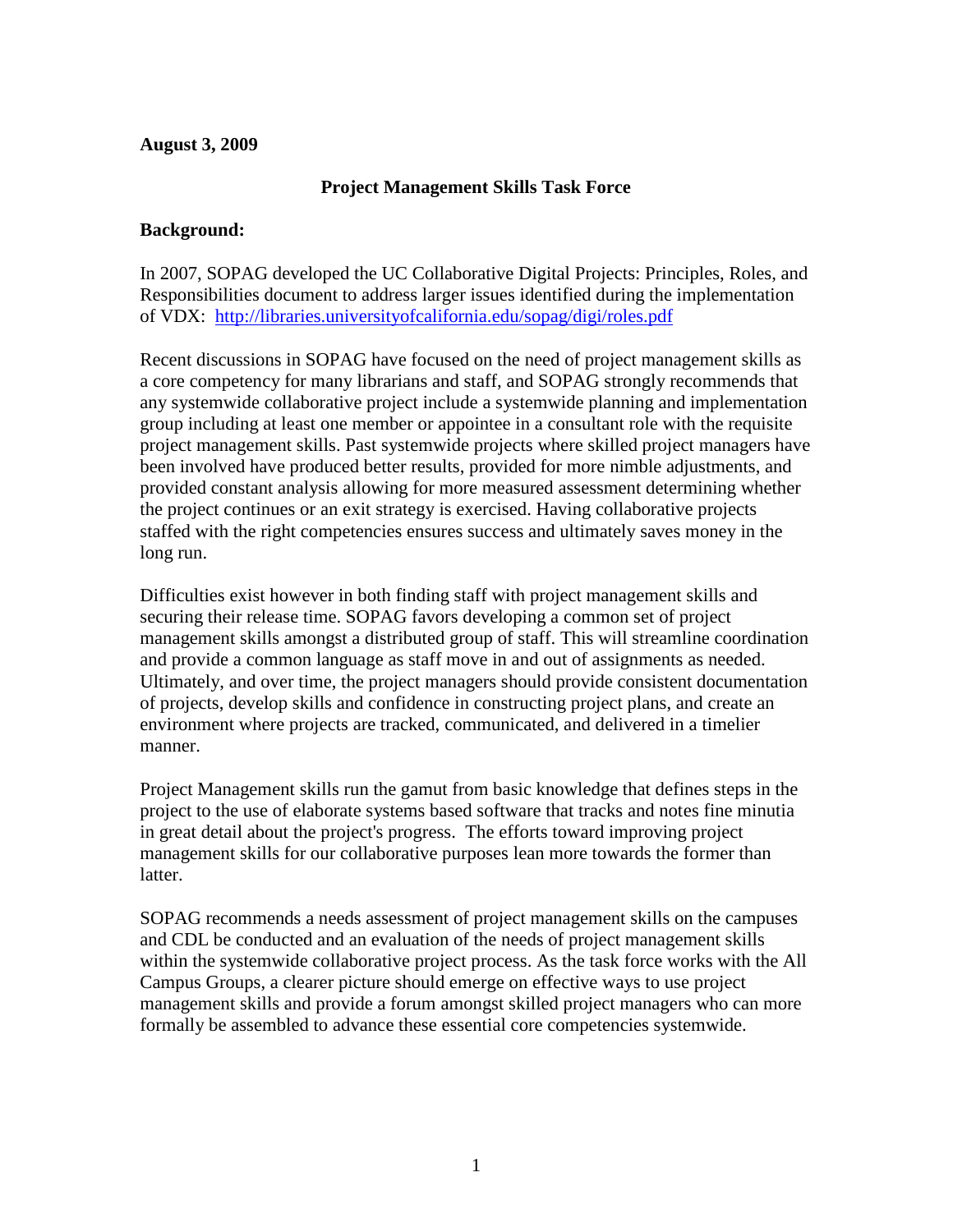# **Charge:**

- 1. Develop and implement an assessment tool to canvas the campuses and ascertain the current need for project management skills, determine the level of project management skills, and identify methods campuses have used to develop project management skills. Use the project management skills indicated in the UC Digital Projects Roles and Responsibilities document [\(http://libraries.universityofcalifornia.edu/sopag/digi/roles.pdf\)](http://libraries.universityofcalifornia.edu/sopag/digi/roles.pdf) as a baseline.
- 2. Identify and inventory staff at the campuses and CDL that currently possesses project management skills.
- 3. Analyze and recommend a suite of project management skills that address both campus needs for project management and project management skill sets that are instrumental in the successful implementation of systemwide collaborative projects. Consultation with LAUC as well as the ACGs is encouraged to identify the suite of project management skills.
- 4. After the analysis in #3 above, develop an ongoing systemwide framework to identify, create, maintain, communicate, and manage:
	- o The continued identification of individuals within the system with project management skills;
	- o The system for the assignment of project management skilled staff to collaborative systemwide projects in a timely manner.
	- o The process to identify and/or conduct ongoing skill building opportunities at the campus and systemwide level. Consider outside training opportunities (e.g. certifications offered by the Project Management Institute, etc.
	- o A tool or process to measure and recommend ways to improve project management as an element of collaborative systemwide projects.

# **Membership:**

Four or five members to be selected by SOPAG, in consultation with the University Librarians, based on their current project management and good communication skills. Members are encouraged to liaise with other ACGs and LAUC to surface project management skills, best practices and contacts.

Joan Starr, CDL (Chair) Mary Linn Bergstrom, UCSD Adrian Petrisor, UCI

# **Reporting:**

The task force will provide brief monthly updates to SOPAG, a draft report due March 5, 2010. Final report due no later than July 31, 2010.